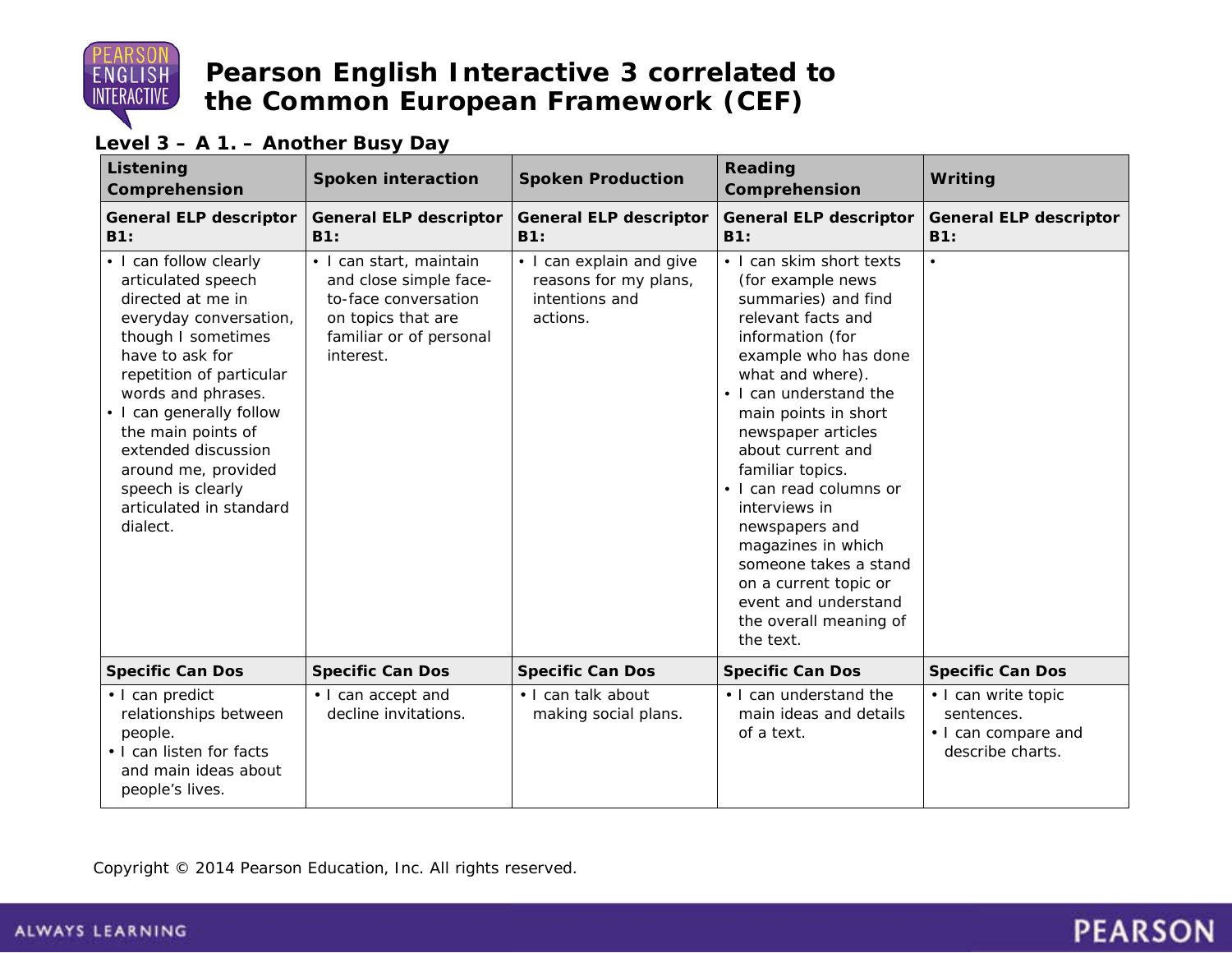

#### **Level 3 – A 2. – Breaking News**

| Listening<br>Comprehension                                                                                                                                                                                                                                                                                                                                                                                                                          | <b>Spoken interaction</b>                                                                                                                                                                                                                                                                                                                                                                                                    | <b>Spoken Production</b>                                                                                               | Reading<br>Comprehension                                                                                                                                                                                                                                                                                                                                                                                                    | Writing                                                                                                                                           |
|-----------------------------------------------------------------------------------------------------------------------------------------------------------------------------------------------------------------------------------------------------------------------------------------------------------------------------------------------------------------------------------------------------------------------------------------------------|------------------------------------------------------------------------------------------------------------------------------------------------------------------------------------------------------------------------------------------------------------------------------------------------------------------------------------------------------------------------------------------------------------------------------|------------------------------------------------------------------------------------------------------------------------|-----------------------------------------------------------------------------------------------------------------------------------------------------------------------------------------------------------------------------------------------------------------------------------------------------------------------------------------------------------------------------------------------------------------------------|---------------------------------------------------------------------------------------------------------------------------------------------------|
| <b>General ELP descriptor</b><br>B1:                                                                                                                                                                                                                                                                                                                                                                                                                | <b>General ELP descriptor</b><br>B1:                                                                                                                                                                                                                                                                                                                                                                                         | <b>General ELP descriptor</b><br>B1:                                                                                   | <b>General ELP descriptor</b><br>B1:                                                                                                                                                                                                                                                                                                                                                                                        | <b>General ELP descriptor</b><br>B1:                                                                                                              |
| • I can follow clearly<br>articulated speech<br>directed at me in<br>everyday conversation,<br>though I sometimes<br>have to ask for<br>repetition of particular<br>words and phrases.<br>• I can generally follow<br>the main points of<br>extended discussion<br>around me, provided<br>speech is clearly<br>articulated in standard<br>dialect.<br>• I can listen to a short<br>narrative and form<br>hypotheses about what<br>will happen next. | • I can start, maintain<br>and close simple face-<br>to-face conversation on<br>topics that are familiar<br>or of personal interest.<br>• I can express and<br>respond to feelings<br>such as surprise,<br>happiness, sadness,<br>interest and<br>indifference.<br>• I can maintain a<br>conversation or<br>discussion but may<br>sometimes be difficult<br>to follow when trying to<br>say exactly what I<br>would like to. | • I can narrate a story.<br>· I can give detailed<br>accounts of experiences,<br>describing feelings and<br>reactions. | • I can skim short texts<br>(for example news<br>summaries) and find<br>relevant facts and<br>information (for<br>example who has done<br>what and where).<br>. I can understand the<br>main points in short<br>newspaper articles<br>about current and<br>familiar topics.<br>• I can read columns or<br>interviews in<br>newspapers and<br>magazines in which<br>someone takes a stand<br>on a current topic or<br>event. | • I can write simple<br>connected texts on a<br>range of topics within<br>my field of interest and<br>can express personal<br>views and opinions. |
| <b>Specific Can Dos</b>                                                                                                                                                                                                                                                                                                                                                                                                                             | <b>Specific Can Dos</b>                                                                                                                                                                                                                                                                                                                                                                                                      | <b>Specific Can Dos</b>                                                                                                | <b>Specific Can Dos</b>                                                                                                                                                                                                                                                                                                                                                                                                     | <b>Specific Can Dos</b>                                                                                                                           |
| • I can predict people's<br>actions.<br>• I can listen for specific<br>information about<br>stories and events.<br>• I can listen for main<br>ideas about people's<br>intentions.                                                                                                                                                                                                                                                                   | • I can respond to news<br>and gossip.                                                                                                                                                                                                                                                                                                                                                                                       | • I can talk about news<br>and gossip.                                                                                 | • I can understand the<br>main ideas and details<br>of a text.                                                                                                                                                                                                                                                                                                                                                              | · I can write about<br>favorite/interesting<br>sports<br>• I can write an<br>explanatory paragraph<br>. I can make a list of<br>facts.            |

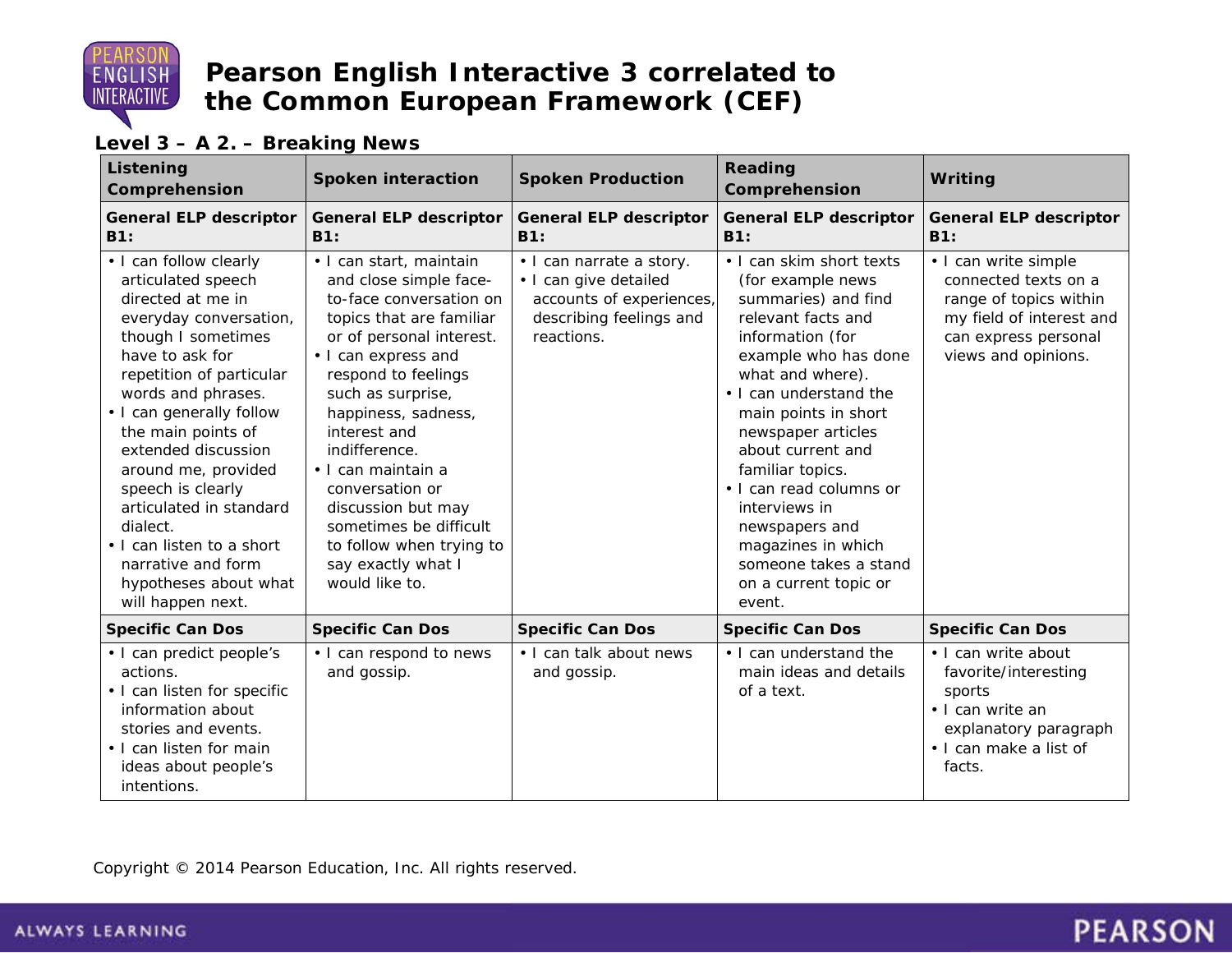

#### **Level 3 – A 3. – A Job for Talia**

| Listening<br>Comprehension                                                                                                                                                                                                                                                                                                                                                                                                                          | <b>Spoken interaction</b>                                                                                                                                 | <b>Spoken Production</b>             | <b>Reading</b><br>Comprehension                                                                                                                                                                                                                                                                                                                                                                                                                                                  | Writing                                                                                                                                    |
|-----------------------------------------------------------------------------------------------------------------------------------------------------------------------------------------------------------------------------------------------------------------------------------------------------------------------------------------------------------------------------------------------------------------------------------------------------|-----------------------------------------------------------------------------------------------------------------------------------------------------------|--------------------------------------|----------------------------------------------------------------------------------------------------------------------------------------------------------------------------------------------------------------------------------------------------------------------------------------------------------------------------------------------------------------------------------------------------------------------------------------------------------------------------------|--------------------------------------------------------------------------------------------------------------------------------------------|
| <b>General ELP descriptor</b><br>B1:                                                                                                                                                                                                                                                                                                                                                                                                                | <b>General ELP descriptor</b><br><b>B1:</b>                                                                                                               | <b>General ELP descriptor</b><br>B1: | <b>General ELP descriptor</b><br>B1:                                                                                                                                                                                                                                                                                                                                                                                                                                             | <b>General ELP descriptor</b><br>B1:                                                                                                       |
| • I can follow clearly<br>articulated speech<br>directed at me in<br>everyday conversation,<br>though I sometimes<br>have to ask for<br>repetition of particular<br>words and phrases.<br>• I can generally follow<br>the main points of<br>extended discussion<br>around me, provided<br>speech is clearly<br>articulated in standard<br>dialect.<br>. I can listen to a short<br>narrative and form<br>hypotheses about what<br>will happen next. | · I can maintain a<br>conversation or<br>discussion but may<br>sometimes be difficult<br>to follow when trying to<br>say exactly what I<br>would like to. |                                      | . I can skim short texts<br>(for example news<br>summaries) and find<br>relevant facts and<br>information (for<br>example who has done<br>what and where).<br>. I can understand the<br>main points in short<br>newspaper articles<br>about current and<br>familiar topics.<br>• I can read columns or<br>interviews in<br>newspapers and<br>magazines in which<br>someone takes a stand<br>on a current topic or<br>event and understand<br>the overall meaning of<br>the text. |                                                                                                                                            |
| <b>Specific Can Dos</b>                                                                                                                                                                                                                                                                                                                                                                                                                             | <b>Specific Can Dos</b>                                                                                                                                   | <b>Specific Can Dos</b>              | <b>Specific Can Dos</b>                                                                                                                                                                                                                                                                                                                                                                                                                                                          | <b>Specific Can Dos</b>                                                                                                                    |
| • I can predict what<br>people will say and do<br>• I can listen for specific<br>information in<br>conversations<br>. I can listen for the<br>speaker's intended<br>meaning.                                                                                                                                                                                                                                                                        | · I can propose an idea.<br>· I can persuade<br>someone to allow me to<br>do something.                                                                   |                                      | . I can understand the<br>main ideas and details<br>of a text                                                                                                                                                                                                                                                                                                                                                                                                                    | • I can write a short<br>biography of a celebrity<br>· I can organize<br>information into a<br>sequence<br>. I can write about the<br>past |

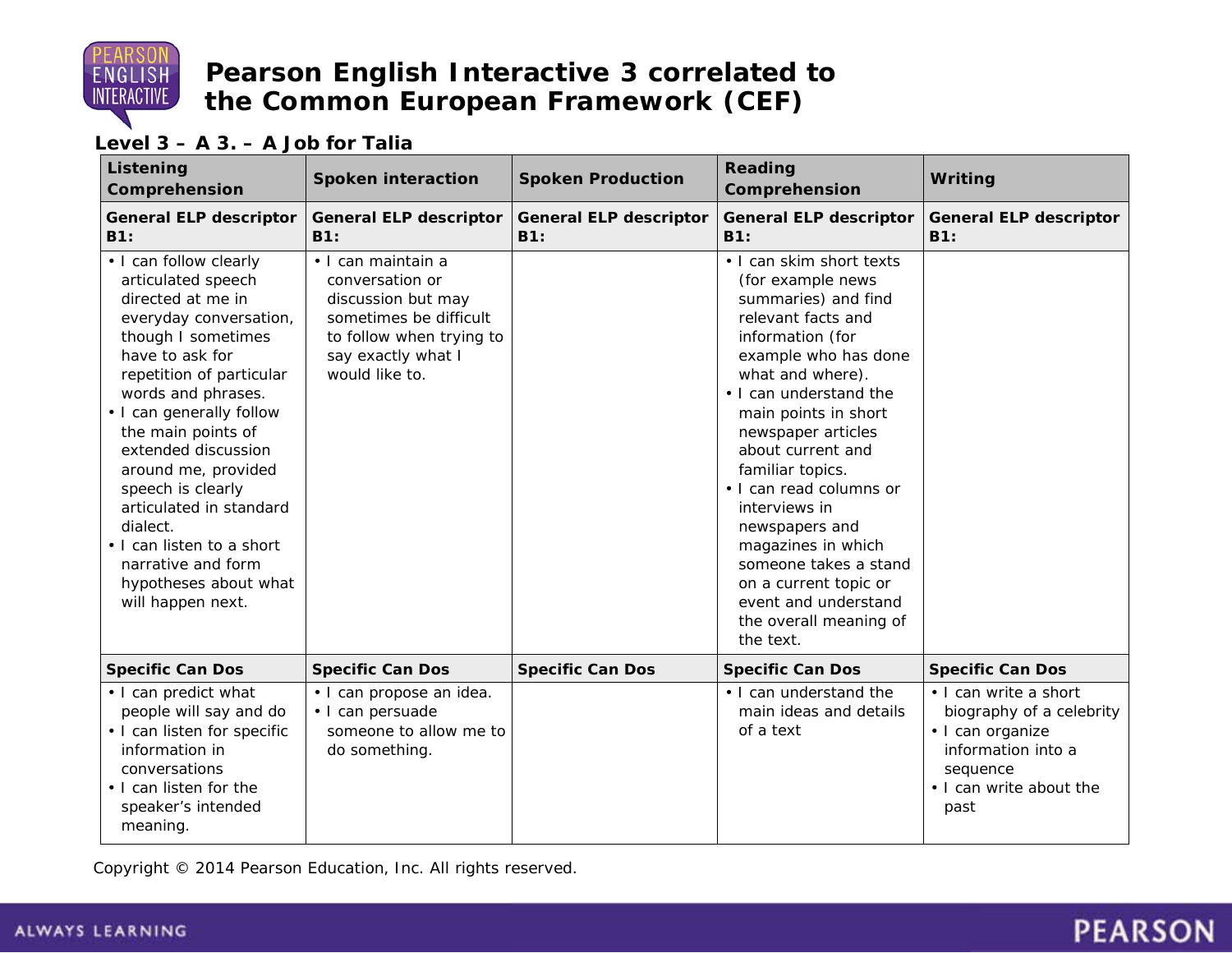

#### **Level 3 – A 4. – A Matter of Trust**

| Listening<br>Comprehension                                                                                                                                                                                                                                                                                                                                                                                                                          | <b>Spoken interaction</b>                                                                                                                                                                                                                                                            | <b>Spoken Production</b>             | <b>Reading</b><br>Comprehension                                                                                                                                                                                                                                                                                                                                                                                                                                                  | Writing                                                                                                                                              |
|-----------------------------------------------------------------------------------------------------------------------------------------------------------------------------------------------------------------------------------------------------------------------------------------------------------------------------------------------------------------------------------------------------------------------------------------------------|--------------------------------------------------------------------------------------------------------------------------------------------------------------------------------------------------------------------------------------------------------------------------------------|--------------------------------------|----------------------------------------------------------------------------------------------------------------------------------------------------------------------------------------------------------------------------------------------------------------------------------------------------------------------------------------------------------------------------------------------------------------------------------------------------------------------------------|------------------------------------------------------------------------------------------------------------------------------------------------------|
| <b>General ELP descriptor</b><br>B1:                                                                                                                                                                                                                                                                                                                                                                                                                | <b>General ELP descriptor</b><br>B1:                                                                                                                                                                                                                                                 | <b>General ELP descriptor</b><br>B1: | <b>General ELP descriptor</b><br>B1:                                                                                                                                                                                                                                                                                                                                                                                                                                             | <b>General ELP descriptor</b><br>B1:                                                                                                                 |
| • I can follow clearly<br>articulated speech<br>directed at me in<br>everyday conversation,<br>though I sometimes<br>have to ask for<br>repetition of particular<br>words and phrases.<br>• I can generally follow<br>the main points of<br>extended discussion<br>around me, provided<br>speech is clearly<br>articulated in standard<br>dialect.<br>• I can listen to a short<br>narrative and form<br>hypotheses about what<br>will happen next. | • I can express and<br>respond to feelings<br>such as surprise,<br>happiness, sadness,<br>interest and<br>indifference.<br>• I can maintain a<br>conversation or<br>discussion but may<br>sometimes be difficult<br>to follow when trying to<br>say exactly what I<br>would like to. |                                      | • I can skim short texts<br>(for example news<br>summaries) and find<br>relevant facts and<br>information (for<br>example who has done<br>what and where).<br>• I can understand the<br>main points in short<br>newspaper articles<br>about current and<br>familiar topics.<br>• I can read columns or<br>interviews in<br>newspapers and<br>magazines in which<br>someone takes a stand<br>on a current topic or<br>event and understand<br>the overall meaning of<br>the text. | • I can write simple<br>connected texts on a<br>range of topics within<br>my field of interest<br>and can express<br>personal views and<br>opinions. |
| <b>Specific Can Dos</b>                                                                                                                                                                                                                                                                                                                                                                                                                             | <b>Specific Can Dos</b>                                                                                                                                                                                                                                                              | <b>Specific Can Dos</b>              | <b>Specific Can Dos</b>                                                                                                                                                                                                                                                                                                                                                                                                                                                          | <b>Specific Can Dos</b>                                                                                                                              |
| • I can predict topics in<br>conversations.<br>• I can understand<br>people's feelings.<br>• I can listen for facts<br>about people's<br>relationships.                                                                                                                                                                                                                                                                                             | . I can confirm that I<br>know someone.<br>• I can respond to<br>someone who<br>recognises me.                                                                                                                                                                                       |                                      | . I can understand the<br>main ideas and details<br>of a text.                                                                                                                                                                                                                                                                                                                                                                                                                   | • I can connect different<br>pieces of information<br>· I can write a<br>paragraph organizing<br>information.<br>• I can give examples.              |

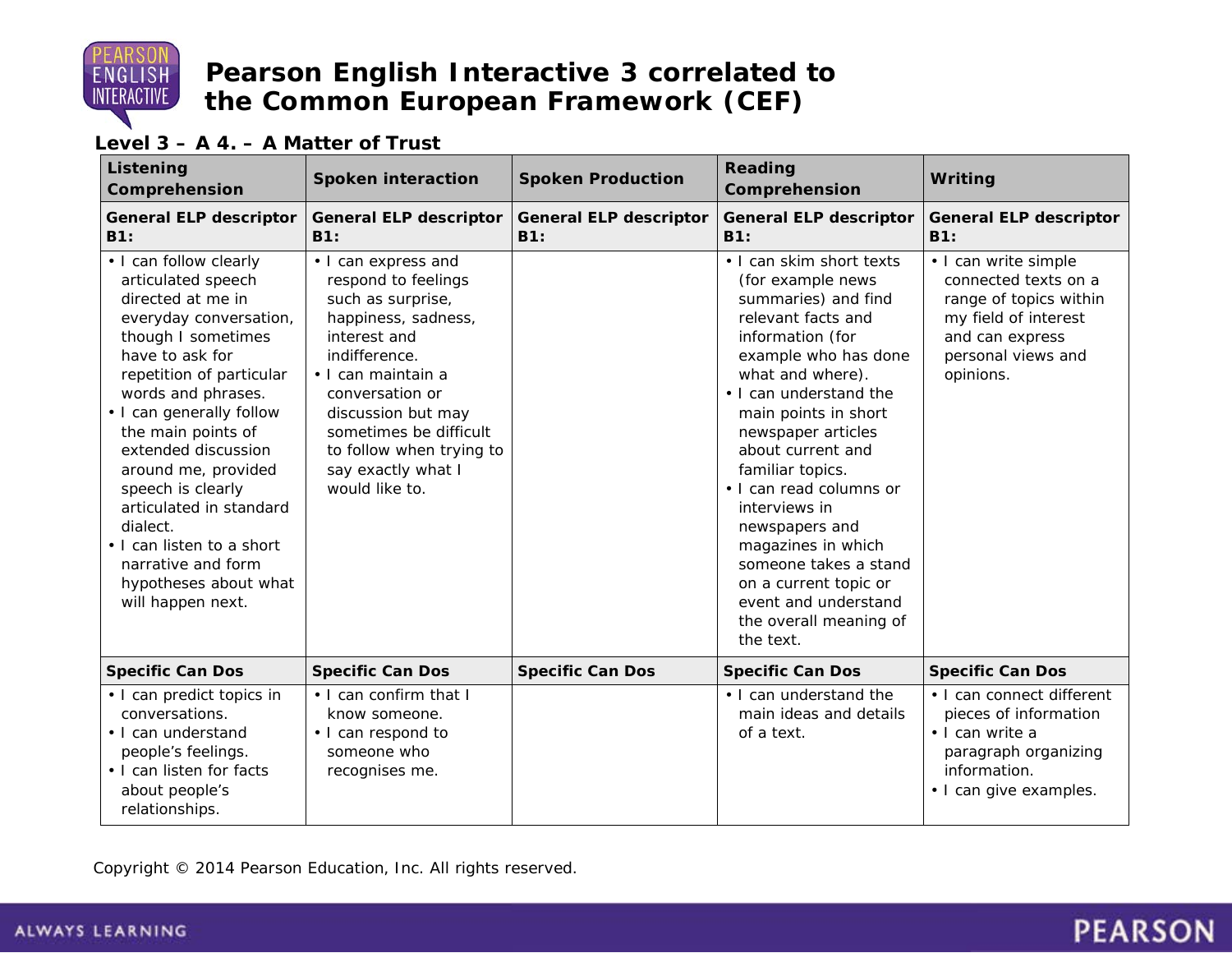

#### **Level 3 – B 1. – Nick's Explanation**

| Listening<br>Comprehension                                                                                                                                                                                                                                                                                                                                                                                                                          | <b>Spoken interaction</b>                                                                                                                                                                                                                                                                                                       | <b>Spoken Production</b>                       | <b>Reading</b><br>Comprehension                                                                                                                                                                                                                                                                                                                                                                                                                                                  | Writing                                                                                                                                                      |
|-----------------------------------------------------------------------------------------------------------------------------------------------------------------------------------------------------------------------------------------------------------------------------------------------------------------------------------------------------------------------------------------------------------------------------------------------------|---------------------------------------------------------------------------------------------------------------------------------------------------------------------------------------------------------------------------------------------------------------------------------------------------------------------------------|------------------------------------------------|----------------------------------------------------------------------------------------------------------------------------------------------------------------------------------------------------------------------------------------------------------------------------------------------------------------------------------------------------------------------------------------------------------------------------------------------------------------------------------|--------------------------------------------------------------------------------------------------------------------------------------------------------------|
| <b>General ELP descriptor</b><br>B1:                                                                                                                                                                                                                                                                                                                                                                                                                | <b>General ELP descriptor</b><br>B1:                                                                                                                                                                                                                                                                                            | <b>General ELP descriptor</b><br>B1:           | <b>General ELP descriptor</b><br>B1:                                                                                                                                                                                                                                                                                                                                                                                                                                             | <b>General ELP descriptor</b><br>B1:                                                                                                                         |
| • I can follow clearly<br>articulated speech<br>directed at me in<br>everyday conversation,<br>though I sometimes<br>have to ask for<br>repetition of particular<br>words and phrases.<br>• I can generally follow<br>the main points of<br>extended discussion<br>around me, provided<br>speech is clearly<br>articulated in standard<br>dialect.<br>• I can listen to a short<br>narrative and form<br>hypotheses about what<br>will happen next. | • I can express and<br>respond to feelings<br>such as surprise,<br>happiness, sadness,<br>interest and<br>indifference.<br>• I can agree and<br>disagree politely.<br>· I can maintain a<br>conversation or<br>discussion but may<br>sometimes be difficult<br>to follow when trying to<br>say exactly what I<br>would like to. |                                                | . I can skim short texts<br>(for example news<br>summaries) and find<br>relevant facts and<br>information (for<br>example who has done<br>what and where).<br>. I can understand the<br>main points in short<br>newspaper articles<br>about current and<br>familiar topics.<br>• I can read columns or<br>interviews in<br>newspapers and<br>magazines in which<br>someone takes a stand<br>on a current topic or<br>event and understand<br>the overall meaning of<br>the text. | • I can write simple<br>connected texts on a<br>range of topics within<br>my field of interest and<br>can express personal<br>views and opinions.            |
| <b>Specific Can Dos</b>                                                                                                                                                                                                                                                                                                                                                                                                                             | <b>Specific Can Dos</b>                                                                                                                                                                                                                                                                                                         | <b>Specific Can Dos</b>                        | <b>Specific Can Dos</b>                                                                                                                                                                                                                                                                                                                                                                                                                                                          | <b>Specific Can Dos</b>                                                                                                                                      |
| • I can predict about<br>people's intentions<br>• I can understand<br>specific reasons.<br>• I can listen for main<br>ideas about people's<br>beliefs.                                                                                                                                                                                                                                                                                              | • I can respond to an<br>order or request.                                                                                                                                                                                                                                                                                      | • I can give orders.<br>· I can make requests. | . I can understand the<br>main ideas and details<br>of a text.                                                                                                                                                                                                                                                                                                                                                                                                                   | • I can take notes and<br>use specific vocabulary.<br>· I can write a<br>descriptive paragraph<br>related to sports.<br>· I can elaborate on<br>basic ideas. |

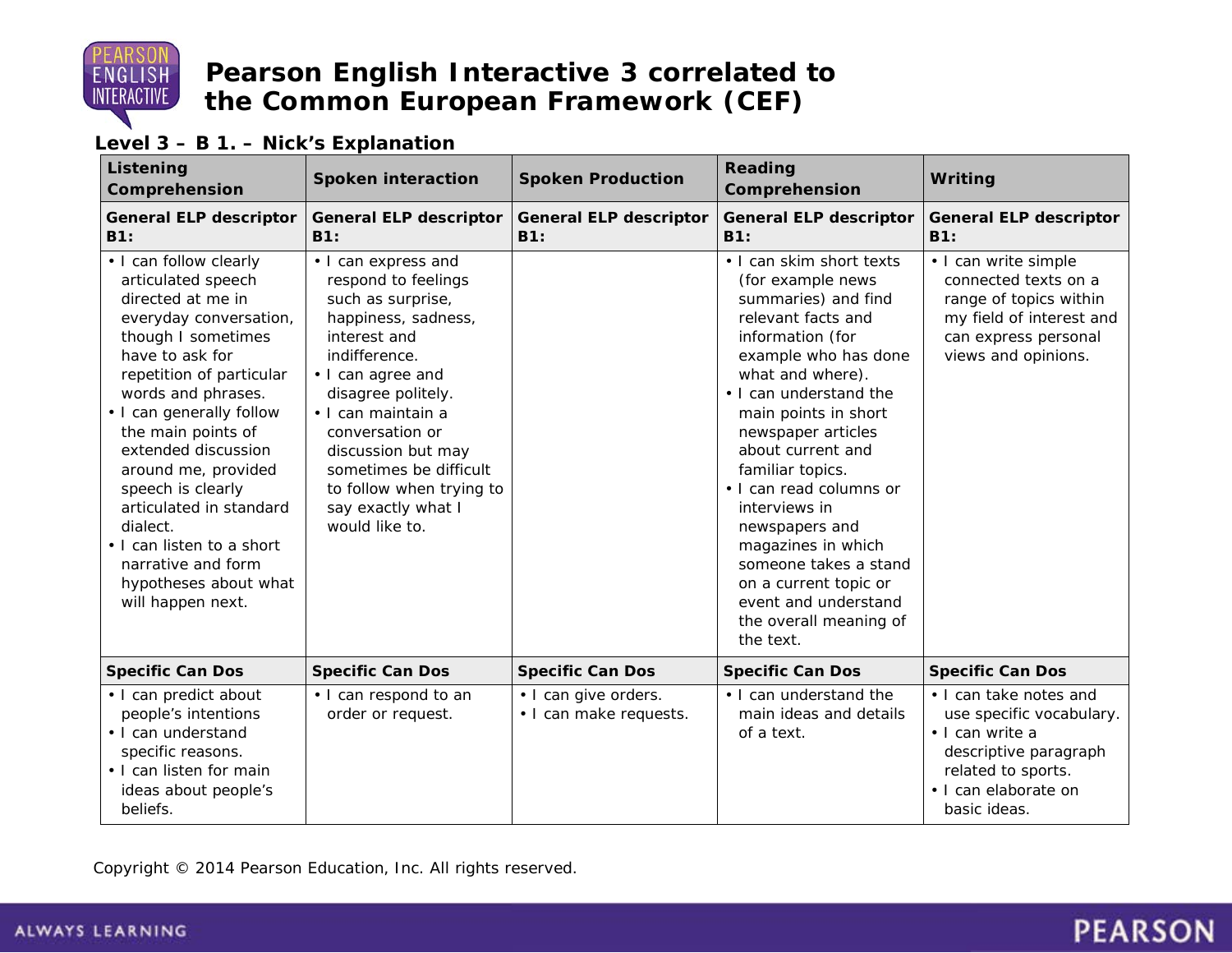

**Level 3 – B 2. – Bad News**

| Listening<br>Comprehension                                                                                                                                                                                                                                                                                                                                                                                                                          | <b>Spoken interaction</b>                                                                                                                                 | <b>Spoken Production</b>                         | Reading<br>Comprehension                                                                                                                                                                                                                                                                                                                                                                                                                                                         | Writing                                                                                                                                                 |
|-----------------------------------------------------------------------------------------------------------------------------------------------------------------------------------------------------------------------------------------------------------------------------------------------------------------------------------------------------------------------------------------------------------------------------------------------------|-----------------------------------------------------------------------------------------------------------------------------------------------------------|--------------------------------------------------|----------------------------------------------------------------------------------------------------------------------------------------------------------------------------------------------------------------------------------------------------------------------------------------------------------------------------------------------------------------------------------------------------------------------------------------------------------------------------------|---------------------------------------------------------------------------------------------------------------------------------------------------------|
| <b>General ELP descriptor</b><br>B1:                                                                                                                                                                                                                                                                                                                                                                                                                | <b>General ELP descriptor</b><br>B1:                                                                                                                      | <b>General ELP descriptor</b><br><b>B1:</b>      | <b>General ELP descriptor</b><br><b>B1:</b>                                                                                                                                                                                                                                                                                                                                                                                                                                      | <b>General ELP descriptor</b><br>B1:                                                                                                                    |
| • I can follow clearly<br>articulated speech<br>directed at me in<br>everyday conversation,<br>though I sometimes<br>have to ask for<br>repetition of particular<br>words and phrases.<br>• I can generally follow<br>the main points of<br>extended discussion<br>around me, provided<br>speech is clearly<br>articulated in standard<br>dialect.<br>• I can listen to a short<br>narrative and form<br>hypotheses about what<br>will happen next. | · I can maintain a<br>conversation or<br>discussion but may<br>sometimes be difficult<br>to follow when trying<br>to say exactly what I<br>would like to. |                                                  | . I can skim short texts<br>(for example news<br>summaries) and find<br>relevant facts and<br>information (for<br>example who has done<br>what and where).<br>• I can understand the<br>main points in short<br>newspaper articles<br>about current and<br>familiar topics.<br>• I can read columns or<br>interviews in<br>newspapers and<br>magazines in which<br>someone takes a stand<br>on a current topic or<br>event and understand<br>the overall meaning of<br>the text. | • I can write simple<br>connected texts on a<br>range of topics within<br>my field of interest<br>and can express<br>personal views and<br>opinions.    |
| <b>Specific Can Dos</b>                                                                                                                                                                                                                                                                                                                                                                                                                             | <b>Specific Can Dos</b>                                                                                                                                   | <b>Specific Can Dos</b>                          | <b>Specific Can Dos</b>                                                                                                                                                                                                                                                                                                                                                                                                                                                          | <b>Specific Can Dos</b>                                                                                                                                 |
| • I can predict how<br>people will solve<br>problems.<br>• I can understand ideas<br>about judgments.<br>· I can listen for details in<br>people's reports and<br>events.                                                                                                                                                                                                                                                                           | · I can ask about<br>possibility.                                                                                                                         | • I can make<br>statements about<br>possibility. | • I can understand the<br>main ideas and details<br>of a text.                                                                                                                                                                                                                                                                                                                                                                                                                   | · I can write a summary<br>of facts from a news<br>story.<br>• I can write about past<br>events.<br>· I can take notes,<br>paraphrase and<br>summarise. |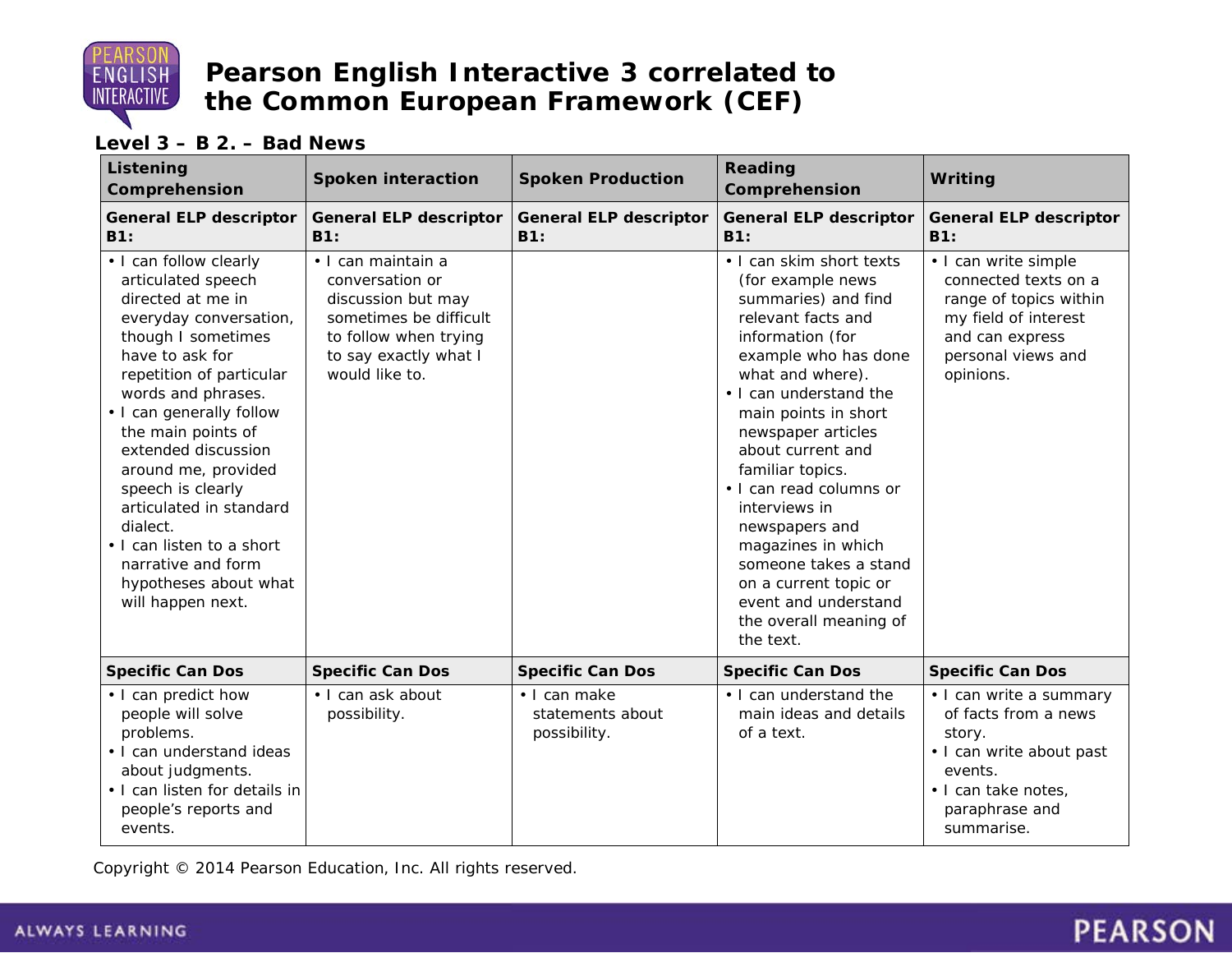

#### **Level 3 – B 3. – An Endorsement Deal**

| Listening<br>Comprehension                                                                                                                                                                                                                                                                                                                                                                                                                          | <b>Spoken interaction</b>                                                                                                                                                                                                                                                                         | <b>Spoken Production</b>             | Reading<br>Comprehension                                                                                                                                                                                                                                                                                                                                                                                                                                                         | Writing                                                                                                                                              |
|-----------------------------------------------------------------------------------------------------------------------------------------------------------------------------------------------------------------------------------------------------------------------------------------------------------------------------------------------------------------------------------------------------------------------------------------------------|---------------------------------------------------------------------------------------------------------------------------------------------------------------------------------------------------------------------------------------------------------------------------------------------------|--------------------------------------|----------------------------------------------------------------------------------------------------------------------------------------------------------------------------------------------------------------------------------------------------------------------------------------------------------------------------------------------------------------------------------------------------------------------------------------------------------------------------------|------------------------------------------------------------------------------------------------------------------------------------------------------|
| <b>General ELP descriptor</b><br>B1:                                                                                                                                                                                                                                                                                                                                                                                                                | <b>General ELP descriptor</b><br>B1:                                                                                                                                                                                                                                                              | <b>General ELP descriptor</b><br>B1: | <b>General ELP descriptor</b><br>B1:                                                                                                                                                                                                                                                                                                                                                                                                                                             | <b>General ELP descriptor</b><br>B1:                                                                                                                 |
| • I can follow clearly<br>articulated speech<br>directed at me in<br>everyday conversation,<br>though I sometimes<br>have to ask for<br>repetition of particular<br>words and phrases.<br>• I can generally follow<br>the main points of<br>extended discussion<br>around me, provided<br>speech is clearly<br>articulated in standard<br>dialect.<br>• I can listen to a short<br>narrative and form<br>hypotheses about what<br>will happen next. | · I can start, maintain<br>and close simple face-<br>to-face conversation on<br>topics that are familiar<br>or of personal interest.<br>• I can maintain a<br>conversation or<br>discussion but may<br>sometimes be difficult<br>to follow when trying to<br>say exactly what I<br>would like to. |                                      | . I can skim short texts<br>(for example news<br>summaries) and find<br>relevant facts and<br>information (for<br>example who has done<br>what and where).<br>. I can understand the<br>main points in short<br>newspaper articles<br>about current and<br>familiar topics.<br>• I can read columns or<br>interviews in<br>newspapers and<br>magazines in which<br>someone takes a stand<br>on a current topic or<br>event and understand<br>the overall meaning of<br>the text. | • I can write simple<br>connected texts on a<br>range of topics within<br>my field of interest<br>and can express<br>personal views and<br>opinions. |
| <b>Specific Can Dos</b>                                                                                                                                                                                                                                                                                                                                                                                                                             | <b>Specific Can Dos</b>                                                                                                                                                                                                                                                                           | <b>Specific Can Dos</b>              | <b>Specific Can Dos</b>                                                                                                                                                                                                                                                                                                                                                                                                                                                          | <b>Specific Can Dos</b>                                                                                                                              |
| • I can predict how<br>people will react.<br>• I can understand<br>people's reasons for<br>doing things.<br>• I can listen for specific<br>background details.                                                                                                                                                                                                                                                                                      | · I can ask follow-up<br>questions.<br>· I can keep a<br>conversation going.                                                                                                                                                                                                                      |                                      | • I can understand the<br>main ideas and details<br>of a text.                                                                                                                                                                                                                                                                                                                                                                                                                   | · I can compare<br>information.<br>• I can connect details<br>and support them.<br>· I can take notes,<br>paraphrase and<br>summarise.               |

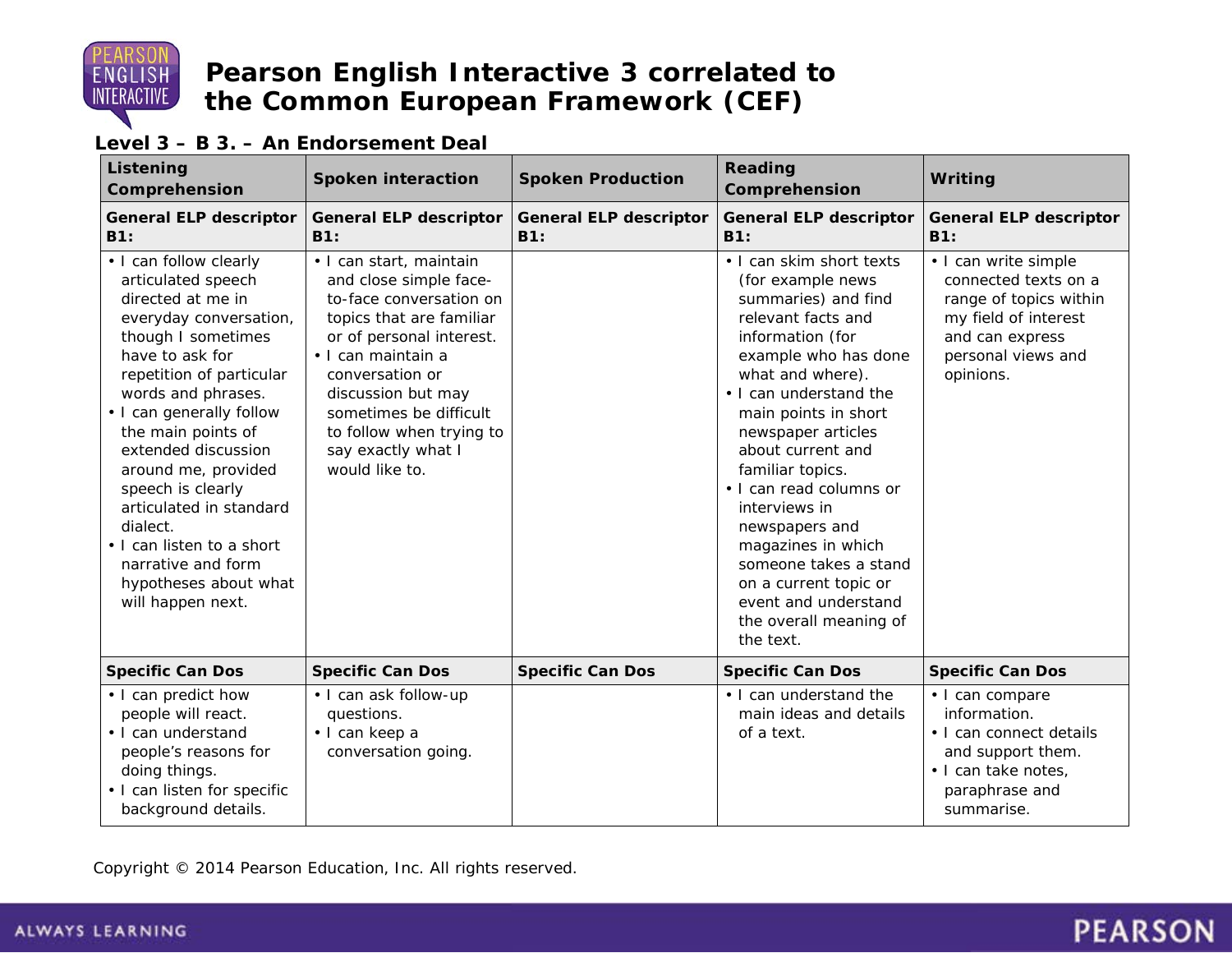

#### **Level 3 – B 4. – No One By That Name**

| <b>Listening</b><br>Comprehension                                                                                                                                                                                                                                                                                                                                                                                                                   | <b>Spoken interaction</b>                   | <b>Spoken Production</b>                                                     | <b>Reading</b><br>Comprehension                                                                                                                                                                                                                                                                                                                                                                                                                                                  | Writing                                                                                                                                                                     |
|-----------------------------------------------------------------------------------------------------------------------------------------------------------------------------------------------------------------------------------------------------------------------------------------------------------------------------------------------------------------------------------------------------------------------------------------------------|---------------------------------------------|------------------------------------------------------------------------------|----------------------------------------------------------------------------------------------------------------------------------------------------------------------------------------------------------------------------------------------------------------------------------------------------------------------------------------------------------------------------------------------------------------------------------------------------------------------------------|-----------------------------------------------------------------------------------------------------------------------------------------------------------------------------|
| <b>General ELP descriptor</b><br>B1:                                                                                                                                                                                                                                                                                                                                                                                                                | <b>General ELP descriptor</b><br><b>B1:</b> | <b>General ELP descriptor</b><br><b>B1:</b>                                  | <b>General ELP descriptor</b><br><b>B1:</b>                                                                                                                                                                                                                                                                                                                                                                                                                                      | <b>General ELP descriptor</b><br>B1:                                                                                                                                        |
| • I can follow clearly<br>articulated speech<br>directed at me in<br>everyday conversation,<br>though I sometimes<br>have to ask for<br>repetition of particular<br>words and phrases.<br>• I can generally follow<br>the main points of<br>extended discussion<br>around me, provided<br>speech is clearly<br>articulated in standard<br>dialect.<br>• I can listen to a short<br>narrative and form<br>hypotheses about what<br>will happen next. |                                             | • I can explain and give<br>reasons for my plans,<br>intentions and actions. | • I can skim short texts<br>(for example news<br>summaries) and find<br>relevant facts and<br>information (for<br>example who has done<br>what and where).<br>. I can understand the<br>main points in short<br>newspaper articles<br>about current and<br>familiar topics.<br>• I can read columns or<br>interviews in<br>newspapers and<br>magazines in which<br>someone takes a stand<br>on a current topic or<br>event and understand<br>the overall meaning of<br>the text. | • I can write simple<br>connected texts on a<br>range of topics within<br>my field of interest and<br>can express personal<br>views and opinions.                           |
| <b>Specific Can Dos</b>                                                                                                                                                                                                                                                                                                                                                                                                                             | <b>Specific Can Dos</b>                     | <b>Specific Can Dos</b>                                                      | <b>Specific Can Dos</b>                                                                                                                                                                                                                                                                                                                                                                                                                                                          | <b>Specific Can Dos</b>                                                                                                                                                     |
| • I can predict events in a<br>story.<br>· I can understand<br>humor.<br>• I can listen for specific<br>events in a story.                                                                                                                                                                                                                                                                                                                          |                                             | • I can express certainty<br>and uncertainty.<br>• I can confirm a fact.     | • I can understand the<br>main ideas and details<br>of a text.                                                                                                                                                                                                                                                                                                                                                                                                                   | • I can support my<br>opinions.<br>• I can suggest and give<br>opinions.<br>· I can write a<br>persuasive paragraph.<br>· I can take notes,<br>paraphrase and<br>summarise. |

Copyright © 2014 Pearson Education, Inc. All rights reserved.

# **PEARSON**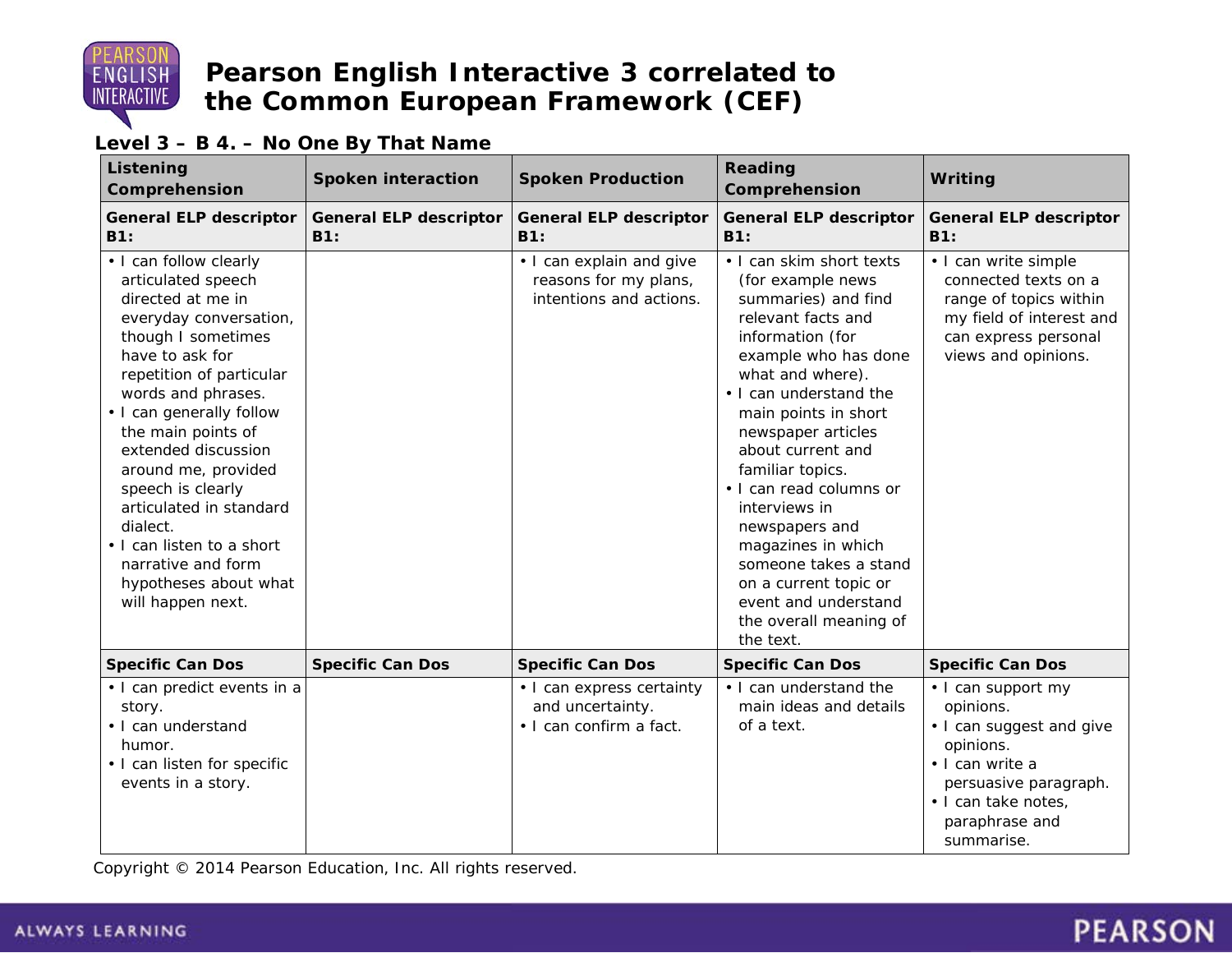

#### **Level 3 – C 1. – No Help for Nick**

| Listening<br>Comprehension                                                                                                                                                                                                                                                                                                                                                                                                                          | <b>Spoken interaction</b>                                                                                                                                                                                                                                                                                                                                                                                                                                               | <b>Spoken Production</b>             | <b>Reading</b><br>Comprehension                                                                                                                                                                                                                                                                                                                                                                                                                                                  | Writing                                                                                                                                                                    |
|-----------------------------------------------------------------------------------------------------------------------------------------------------------------------------------------------------------------------------------------------------------------------------------------------------------------------------------------------------------------------------------------------------------------------------------------------------|-------------------------------------------------------------------------------------------------------------------------------------------------------------------------------------------------------------------------------------------------------------------------------------------------------------------------------------------------------------------------------------------------------------------------------------------------------------------------|--------------------------------------|----------------------------------------------------------------------------------------------------------------------------------------------------------------------------------------------------------------------------------------------------------------------------------------------------------------------------------------------------------------------------------------------------------------------------------------------------------------------------------|----------------------------------------------------------------------------------------------------------------------------------------------------------------------------|
| <b>General ELP descriptor</b><br>B1:                                                                                                                                                                                                                                                                                                                                                                                                                | <b>General ELP descriptor</b><br><b>B1:</b>                                                                                                                                                                                                                                                                                                                                                                                                                             | <b>General ELP descriptor</b><br>B1: | <b>General ELP descriptor</b><br><b>B1:</b>                                                                                                                                                                                                                                                                                                                                                                                                                                      | <b>General ELP descriptor</b><br>B1:                                                                                                                                       |
| • I can follow clearly<br>articulated speech<br>directed at me in<br>everyday conversation,<br>though I sometimes<br>have to ask for<br>repetition of particular<br>words and phrases.<br>• I can generally follow<br>the main points of<br>extended discussion<br>around me, provided<br>speech is clearly<br>articulated in standard<br>dialect.<br>• I can listen to a short<br>narrative and form<br>hypotheses about what<br>will happen next. | • I can agree and<br>disagree politely.<br>• I can express and<br>respond to feelings<br>such as surprise,<br>happiness, sadness,<br>interest and<br>indifference.<br>• I can start, maintain<br>and close simple face-<br>to-face conversation on<br>topics that are familiar<br>or of personal interest.<br>· I can maintain a<br>conversation or<br>discussion but may<br>sometimes be difficult<br>to follow when trying to<br>say exactly what I<br>would like to. |                                      | . I can skim short texts<br>(for example news<br>summaries) and find<br>relevant facts and<br>information (for<br>example who has done<br>what and where).<br>. I can understand the<br>main points in short<br>newspaper articles<br>about current and<br>familiar topics.<br>• I can read columns or<br>interviews in<br>newspapers and<br>magazines in which<br>someone takes a stand<br>on a current topic or<br>event and understand<br>the overall meaning of<br>the text. | • I can write simple<br>connected texts on a<br>range of topics within<br>my field of interest and<br>can express personal<br>views and opinions.                          |
| <b>Specific Can Dos</b>                                                                                                                                                                                                                                                                                                                                                                                                                             | <b>Specific Can Dos</b>                                                                                                                                                                                                                                                                                                                                                                                                                                                 | <b>Specific Can Dos</b>              | <b>Specific Can Dos</b>                                                                                                                                                                                                                                                                                                                                                                                                                                                          | <b>Specific Can Dos</b>                                                                                                                                                    |
| • I can predict what<br>someone knows.<br>• I can listen for problem<br>solving techniques.<br>• I can listen for specific<br>descriptions.                                                                                                                                                                                                                                                                                                         | • I can accept and<br>decline help.<br>• I can ask and give<br>permission.<br>· I can offer help.                                                                                                                                                                                                                                                                                                                                                                       |                                      | • I can understand the<br>main ideas and details<br>of a text.                                                                                                                                                                                                                                                                                                                                                                                                                   | • I can write a paragraph<br>offering suggestions<br>and reasons.<br>• I can arrange<br>information in a<br>sequence.<br>. I can write reasons to<br>support a suggestion. |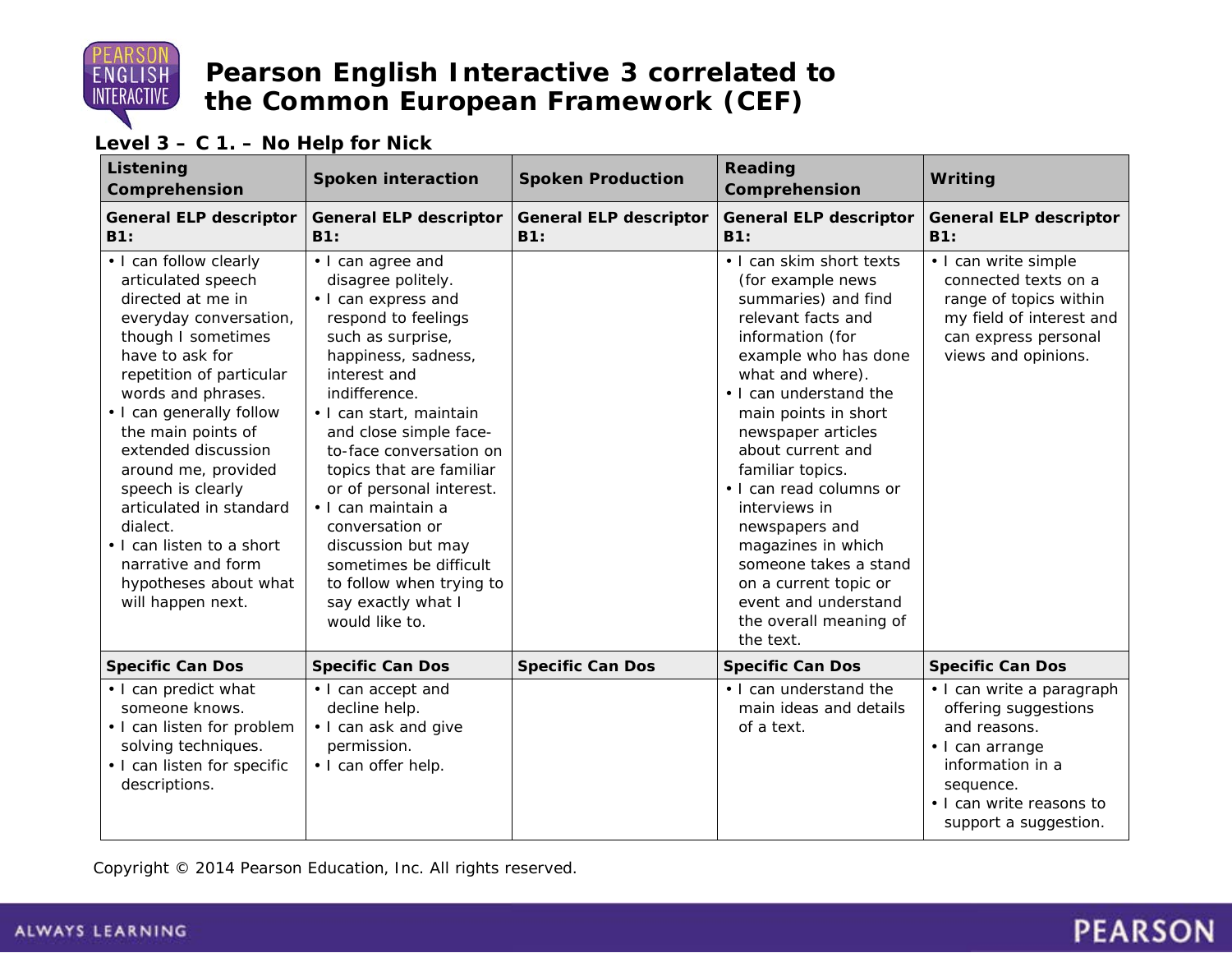

#### **Level 3 – C 2. – In the News**

| Listening<br>Comprehension                                                                                                                                                                                                                                                                                                                                                                                                                          | <b>Spoken interaction</b>                                                                                                                                                                                                                                                                                                                                                                                                                         | <b>Spoken Production</b>             | <b>Reading</b><br>Comprehension                                                                                                                                                                                                                                                                                                                                                                                                                                                  | Writing                                                                                                                                                                          |
|-----------------------------------------------------------------------------------------------------------------------------------------------------------------------------------------------------------------------------------------------------------------------------------------------------------------------------------------------------------------------------------------------------------------------------------------------------|---------------------------------------------------------------------------------------------------------------------------------------------------------------------------------------------------------------------------------------------------------------------------------------------------------------------------------------------------------------------------------------------------------------------------------------------------|--------------------------------------|----------------------------------------------------------------------------------------------------------------------------------------------------------------------------------------------------------------------------------------------------------------------------------------------------------------------------------------------------------------------------------------------------------------------------------------------------------------------------------|----------------------------------------------------------------------------------------------------------------------------------------------------------------------------------|
| <b>General ELP descriptor</b><br>B1:                                                                                                                                                                                                                                                                                                                                                                                                                | <b>General ELP descriptor</b><br>B1:                                                                                                                                                                                                                                                                                                                                                                                                              | <b>General ELP descriptor</b><br>B1: | <b>General ELP descriptor</b><br>B1:                                                                                                                                                                                                                                                                                                                                                                                                                                             | <b>General ELP descriptor</b><br>B1:                                                                                                                                             |
| • I can follow clearly<br>articulated speech<br>directed at me in<br>everyday conversation,<br>though I sometimes<br>have to ask for<br>repetition of particular<br>words and phrases.<br>• I can generally follow<br>the main points of<br>extended discussion<br>around me, provided<br>speech is clearly<br>articulated in standard<br>dialect.<br>• I can listen to a short<br>narrative and form<br>hypotheses about what<br>will happen next. | • I can agree and<br>disagree politely.<br>· I can give or seek<br>personal views and<br>opinions in an informal<br>discussion with friends.<br>• I can start, maintain<br>and close simple face-<br>to-face conversation on<br>topics that are familiar<br>or of personal interest.<br>· I can maintain a<br>conversation or<br>discussion but may<br>sometimes be difficult<br>to follow when trying to<br>say exactly what I<br>would like to. |                                      | . I can skim short texts<br>(for example news<br>summaries) and find<br>relevant facts and<br>information (for<br>example who has done<br>what and where).<br>. I can understand the<br>main points in short<br>newspaper articles<br>about current and<br>familiar topics.<br>• I can read columns or<br>interviews in<br>newspapers and<br>magazines in which<br>someone takes a stand<br>on a current topic or<br>event and understand<br>the overall meaning of<br>the text. | • I can write simple<br>connected texts on a<br>range of topics within<br>my field of interest and<br>can express personal<br>views and opinions.                                |
| <b>Specific Can Dos</b>                                                                                                                                                                                                                                                                                                                                                                                                                             | <b>Specific Can Dos</b>                                                                                                                                                                                                                                                                                                                                                                                                                           | <b>Specific Can Dos</b>              | <b>Specific Can Dos</b>                                                                                                                                                                                                                                                                                                                                                                                                                                                          | <b>Specific Can Dos</b>                                                                                                                                                          |
| • I can predict the content<br>of a news report.<br>• I can listen for people's<br>hidden meanings.<br>• I can listen for details<br>regarding people's<br>problems.                                                                                                                                                                                                                                                                                | • I can ask for opinions.<br>· I can give opinions.                                                                                                                                                                                                                                                                                                                                                                                               |                                      | . I can understand the<br>main ideas and details<br>of a text.                                                                                                                                                                                                                                                                                                                                                                                                                   | · I can write a paragraph<br>comparing and<br>contrasting different<br>opinions.<br>· I can state an opinion.<br>· I can use appropriate<br>vocabulary for<br>contrasting ideas. |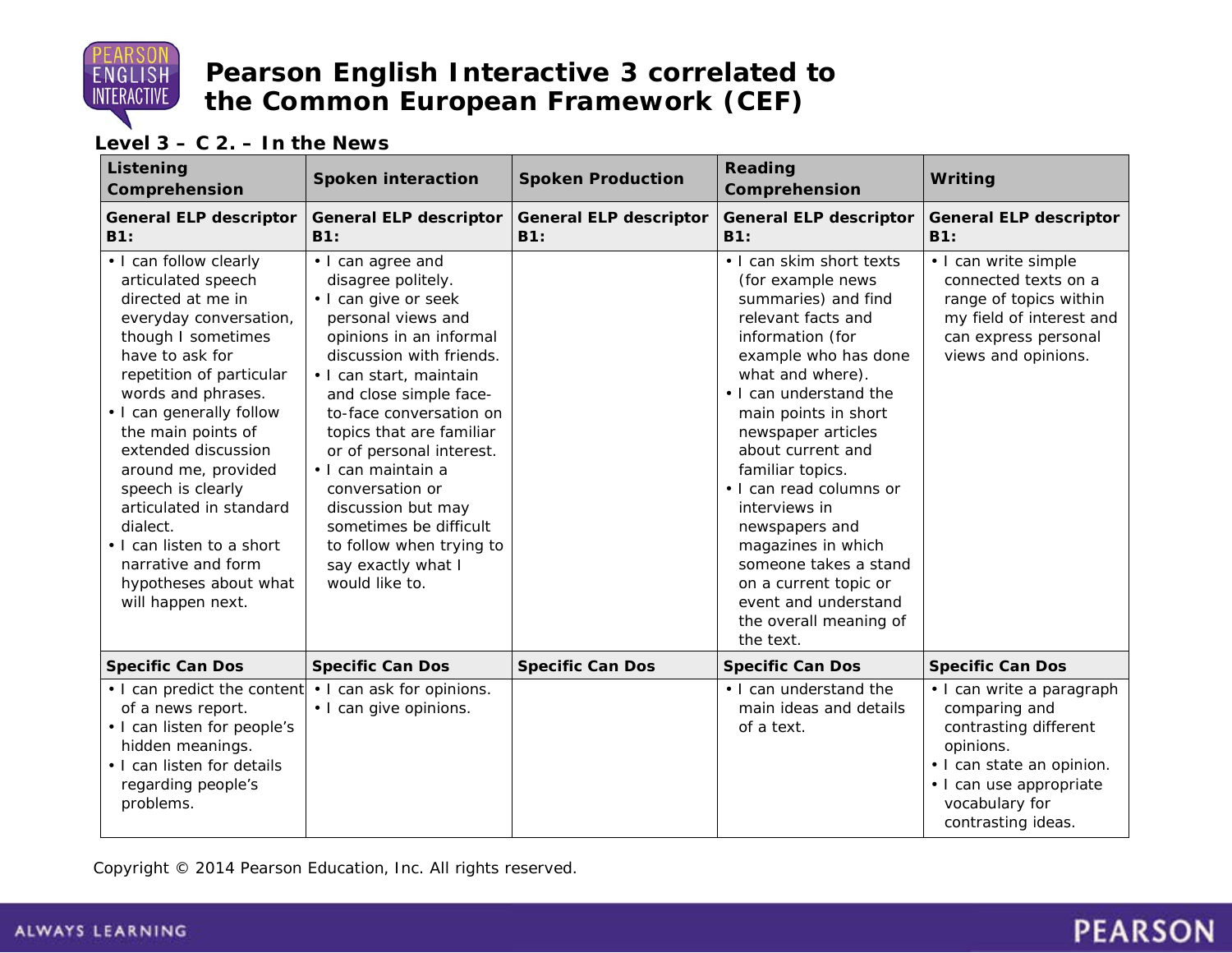

#### **Level 3 – C 3. – The Truth Revealed**

| Listening<br>Comprehension                                                                                                                                                                                                                                                                                                                                                                                                                          | <b>Spoken interaction</b>                                                                                                                                                                                                                                                                         | <b>Spoken Production</b>                    | <b>Reading</b><br>Comprehension                                                                                                                                                                                                                                                                                                                                                                                                                                                  | Writing                                                                                                                                           |
|-----------------------------------------------------------------------------------------------------------------------------------------------------------------------------------------------------------------------------------------------------------------------------------------------------------------------------------------------------------------------------------------------------------------------------------------------------|---------------------------------------------------------------------------------------------------------------------------------------------------------------------------------------------------------------------------------------------------------------------------------------------------|---------------------------------------------|----------------------------------------------------------------------------------------------------------------------------------------------------------------------------------------------------------------------------------------------------------------------------------------------------------------------------------------------------------------------------------------------------------------------------------------------------------------------------------|---------------------------------------------------------------------------------------------------------------------------------------------------|
| <b>General ELP descriptor</b><br>B1:                                                                                                                                                                                                                                                                                                                                                                                                                | <b>General ELP descriptor</b><br><b>B1:</b>                                                                                                                                                                                                                                                       | <b>General ELP descriptor</b><br><b>B1:</b> | <b>General ELP descriptor</b><br>B1:                                                                                                                                                                                                                                                                                                                                                                                                                                             | <b>General ELP descriptor</b><br><b>B1:</b>                                                                                                       |
| • I can follow clearly<br>articulated speech<br>directed at me in<br>everyday conversation,<br>though I sometimes<br>have to ask for<br>repetition of particular<br>words and phrases.<br>• I can generally follow<br>the main points of<br>extended discussion<br>around me, provided<br>speech is clearly<br>articulated in standard<br>dialect.<br>• I can listen to a short<br>narrative and form<br>hypotheses about what<br>will happen next. | · I can start, maintain<br>and close simple face-<br>to-face conversation on<br>topics that are familiar<br>or of personal interest.<br>· I can maintain a<br>conversation or<br>discussion but may<br>sometimes be difficult<br>to follow when trying to<br>say exactly what I<br>would like to. |                                             | . I can skim short texts<br>(for example news<br>summaries) and find<br>relevant facts and<br>information (for<br>example who has done<br>what and where).<br>. I can understand the<br>main points in short<br>newspaper articles<br>about current and<br>familiar topics.<br>· I can read columns or<br>interviews in<br>newspapers and<br>magazines in which<br>someone takes a stand<br>on a current topic or<br>event and understand<br>the overall meaning of<br>the text. | • I can write simple<br>connected texts on a<br>range of topics within<br>my field of interest and<br>can express personal<br>views and opinions. |
| <b>Specific Can Dos</b>                                                                                                                                                                                                                                                                                                                                                                                                                             | <b>Specific Can Dos</b>                                                                                                                                                                                                                                                                           | <b>Specific Can Dos</b>                     | <b>Specific Can Dos</b>                                                                                                                                                                                                                                                                                                                                                                                                                                                          | <b>Specific Can Dos</b>                                                                                                                           |
| • I can predict events in a<br>story.<br>• I can listen for specific<br>information about<br>advice.<br>. I can listen for main<br>ideas related to<br>people's intentions.                                                                                                                                                                                                                                                                         | • I can ask questions<br>about necessity.                                                                                                                                                                                                                                                         | · I can express<br>necessity.               | • I can understand the<br>main ideas and details<br>of a text.                                                                                                                                                                                                                                                                                                                                                                                                                   | · I can take notes.<br>· I can organize<br>information.<br>• I can write<br>descriptions.<br>• I can draw conclusions.                            |